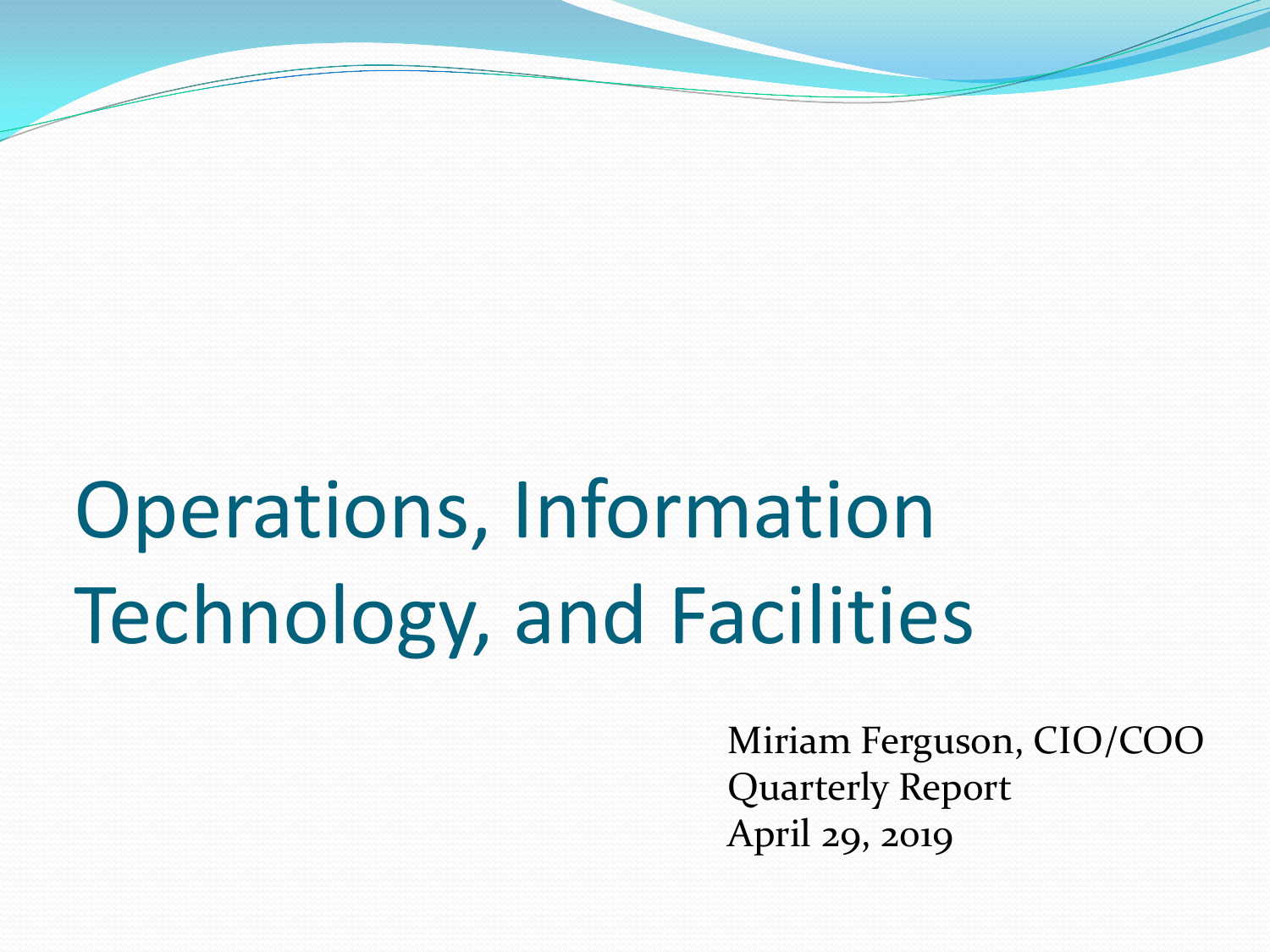## Implementation of new EHR and PM computer system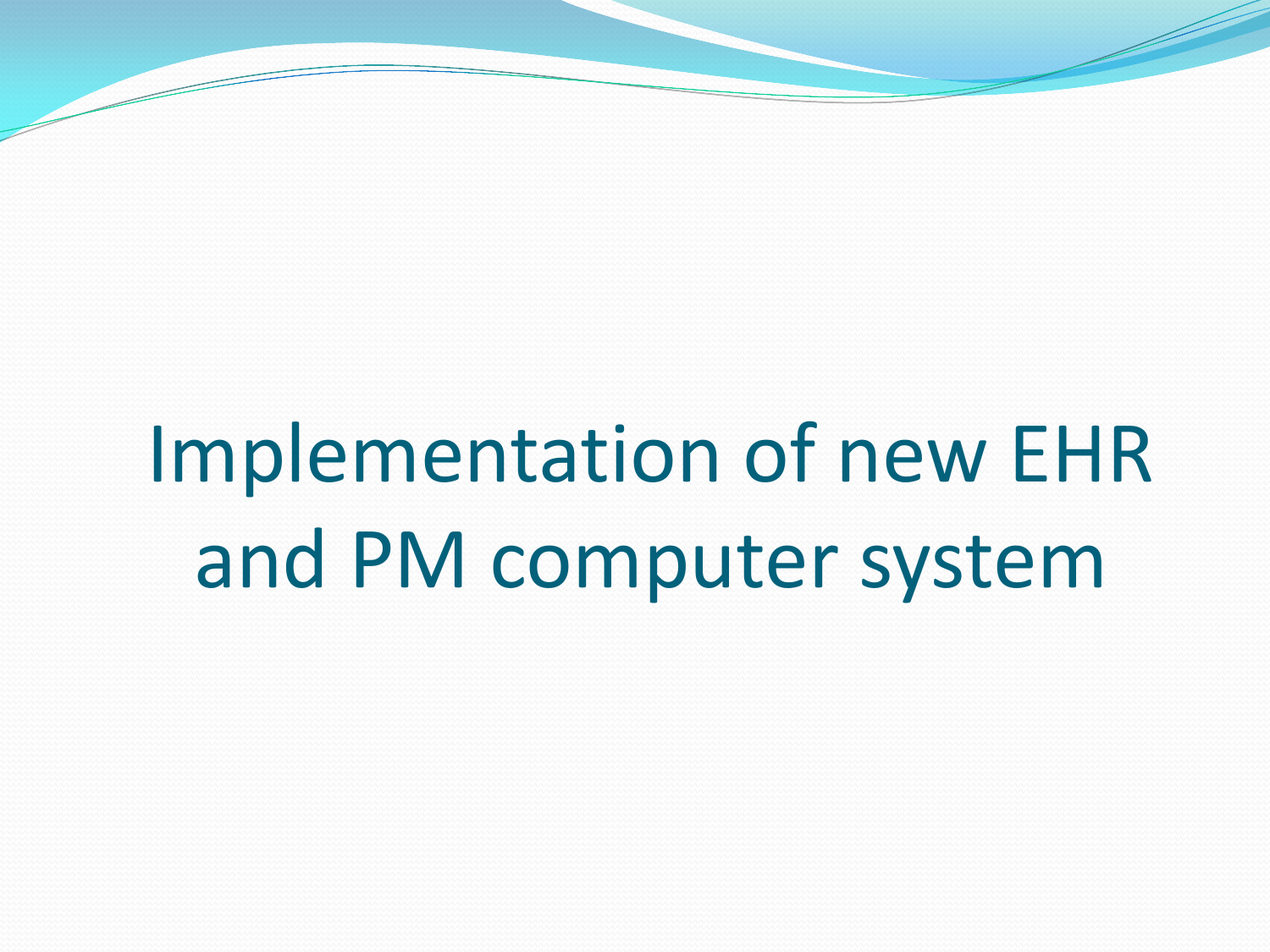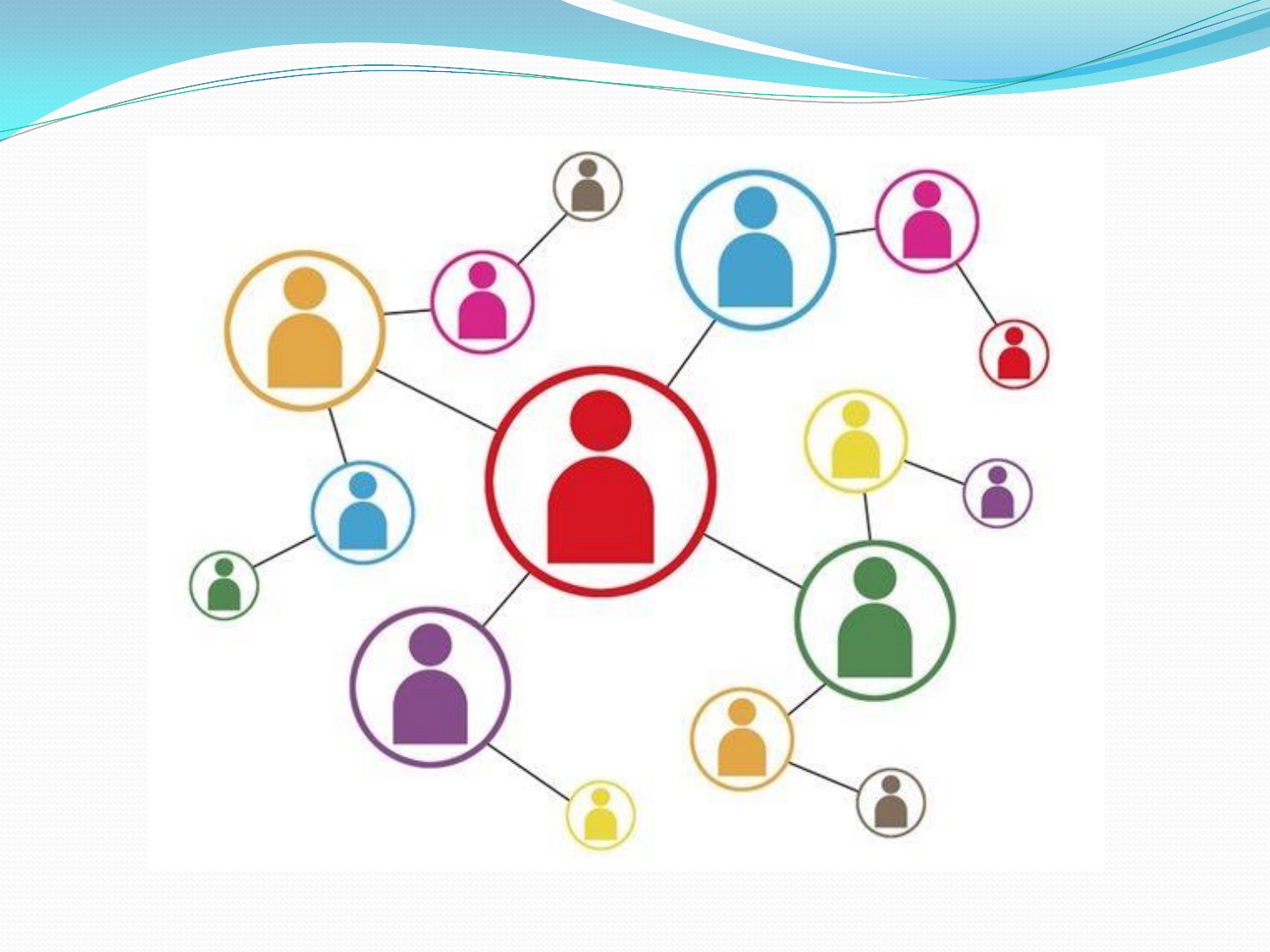## Implementation Team

- Clinical Support staff managers
- Lab coordinator
- $\bullet$  IT
- **Provider leadership**
- Front office managers
- Billing/Revenue Cycle management
- Senior leaders
- Quality/Managed Care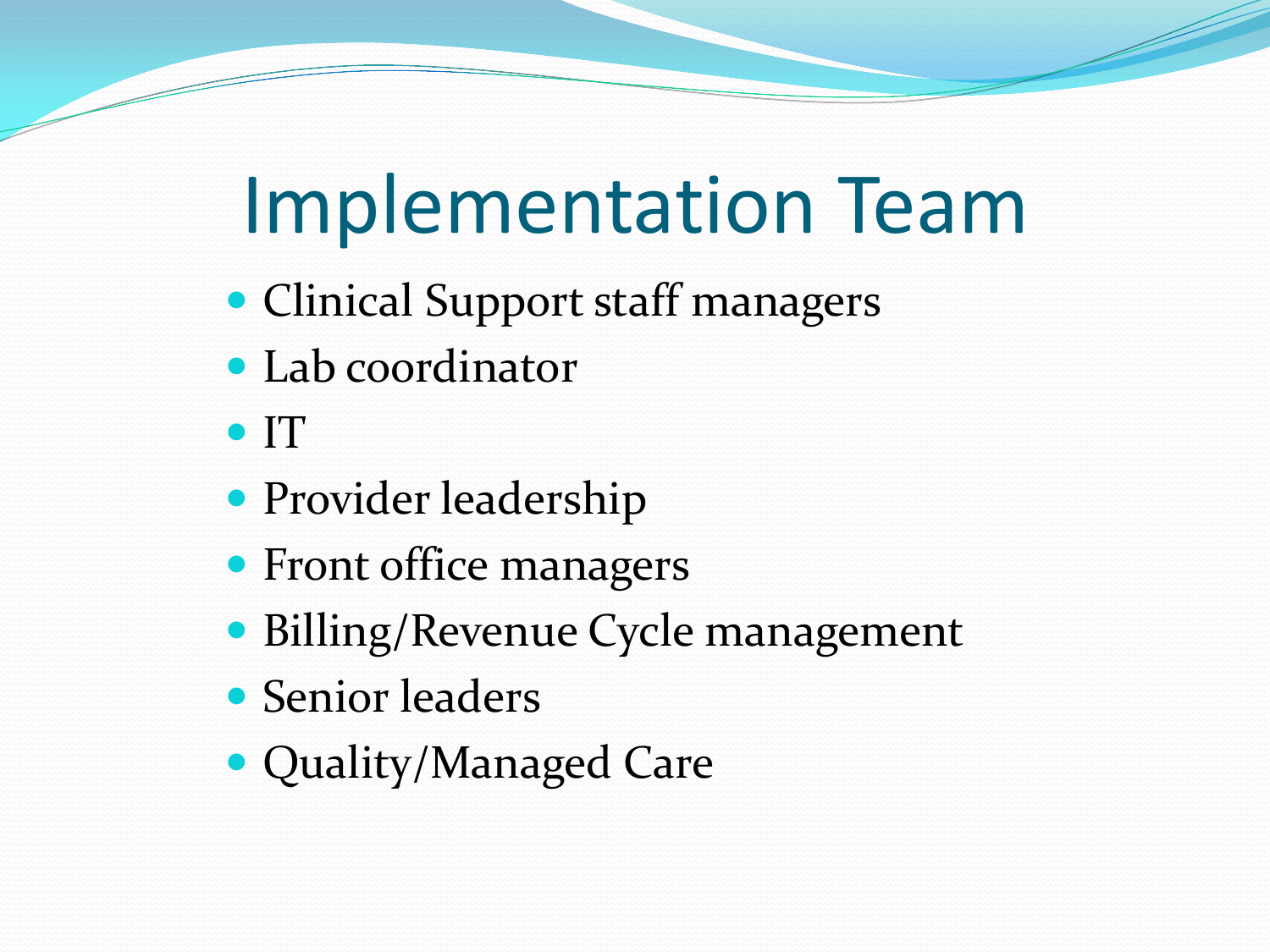## Ancillary Support

- Finance
- Facilities
- Admin staff
- Pharmacy management
- Early childhood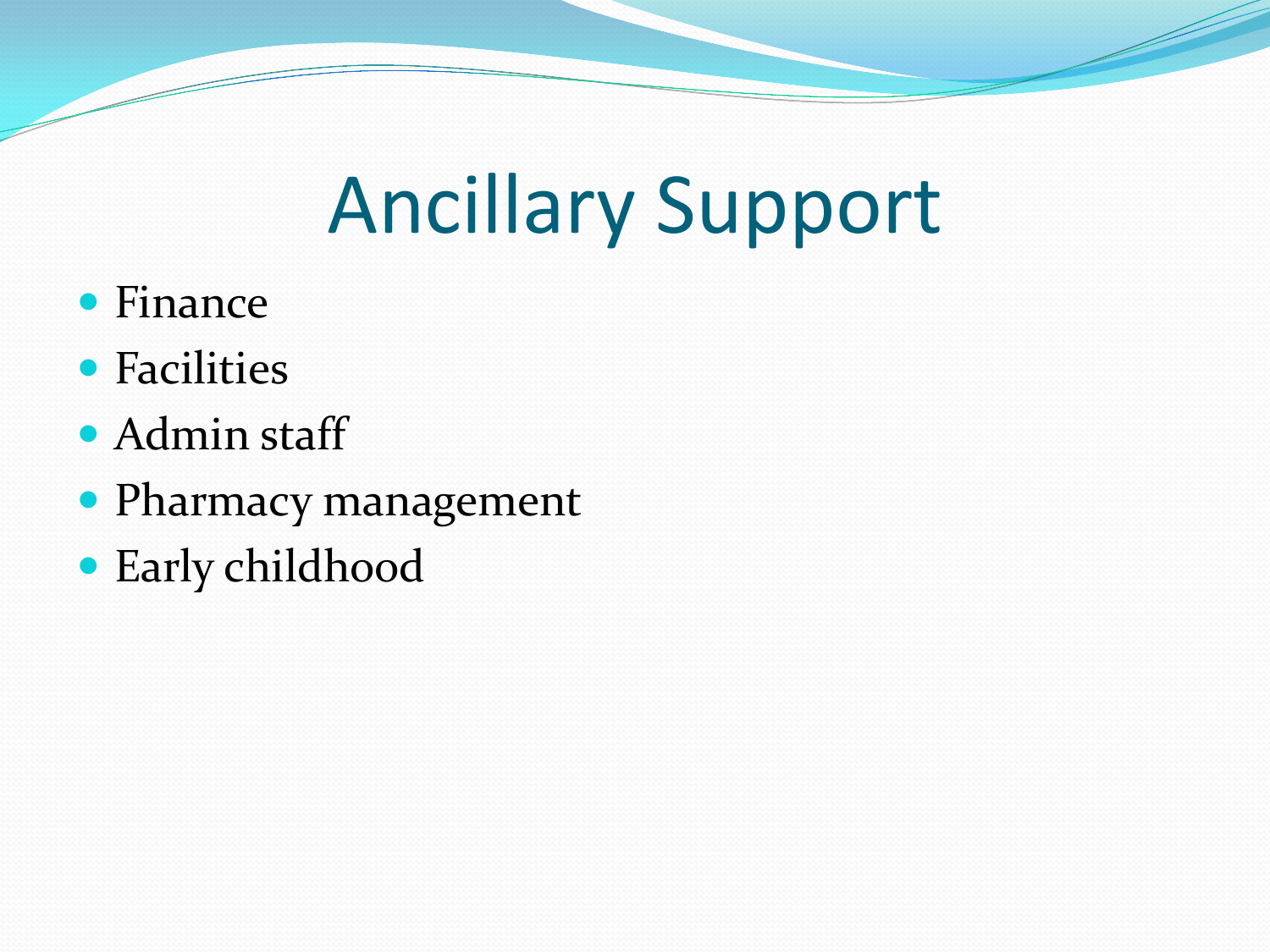#### External Relationships

- **OCHIN**
- Right fax
- Credit card processors
- Computer hardware vendors
- SureScripts
- Curant Health
- Corporate lawyer
- And more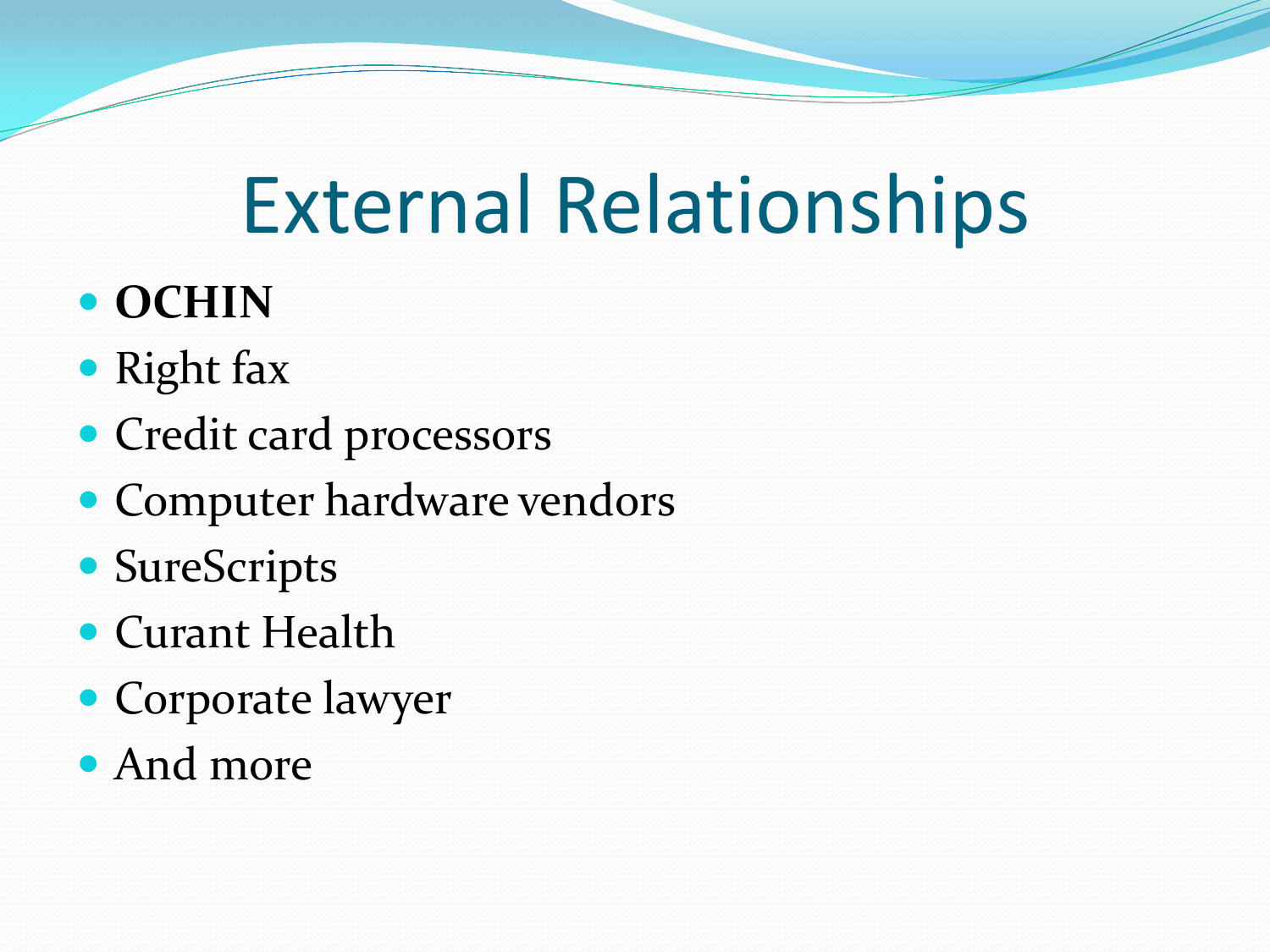#### Communication Plan

- Kick off email to staff about the change
- Project management emails to core team for deliverables - daily
- Meetings and emails with external relationships
- Internal meetings regarding deliverables
- Newsletter communication to staff
- Soon communication to patients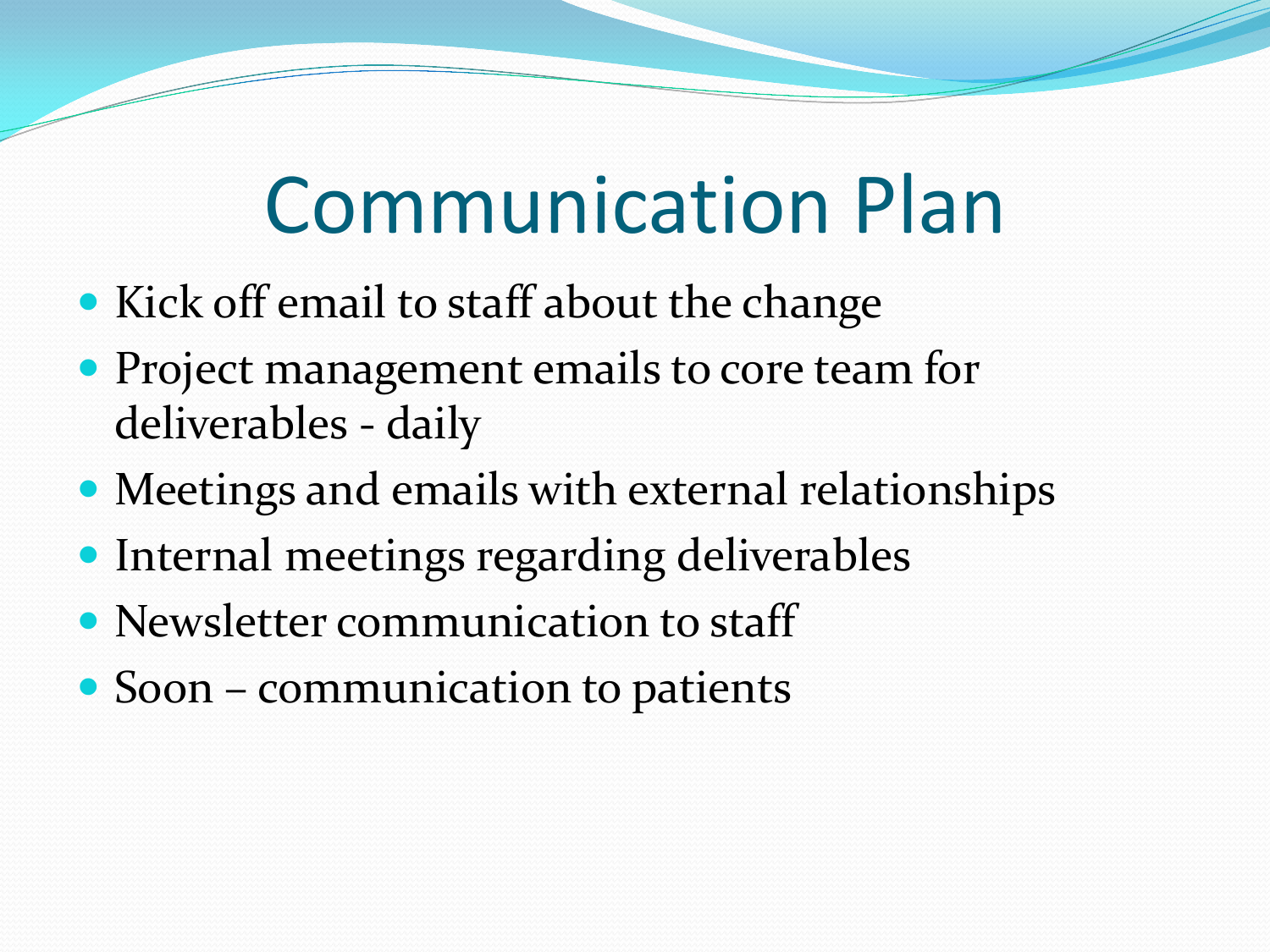#### Newsletter

- **It is important that everyone participate in the trainings so that your life will be easier when we go-live!**
- **Training for super users** begins tomorrow.
- Most of the staff will do **web based training** prior to go-live.
- For **online training**, you must log into Ella. By now, you should have your log in information and have tried to log in. **If you are having problems, please contact IT.**
- The next few months will be very busy. At times, you may be shorthanded at the sites as some staff travel for specific training, like scanning. A lot of us will have to do our regular jobs and learn the new system all at the same time because we can't close for training. **I thank you for your cooperation and understanding.**
- On **July 22**, we will open our Family Medicine and Pediatric Sites that morning and close that afternoon for a mock go-live.
- **On July 23, we are live!** We will have reduced patient schedules the first couple of weeks.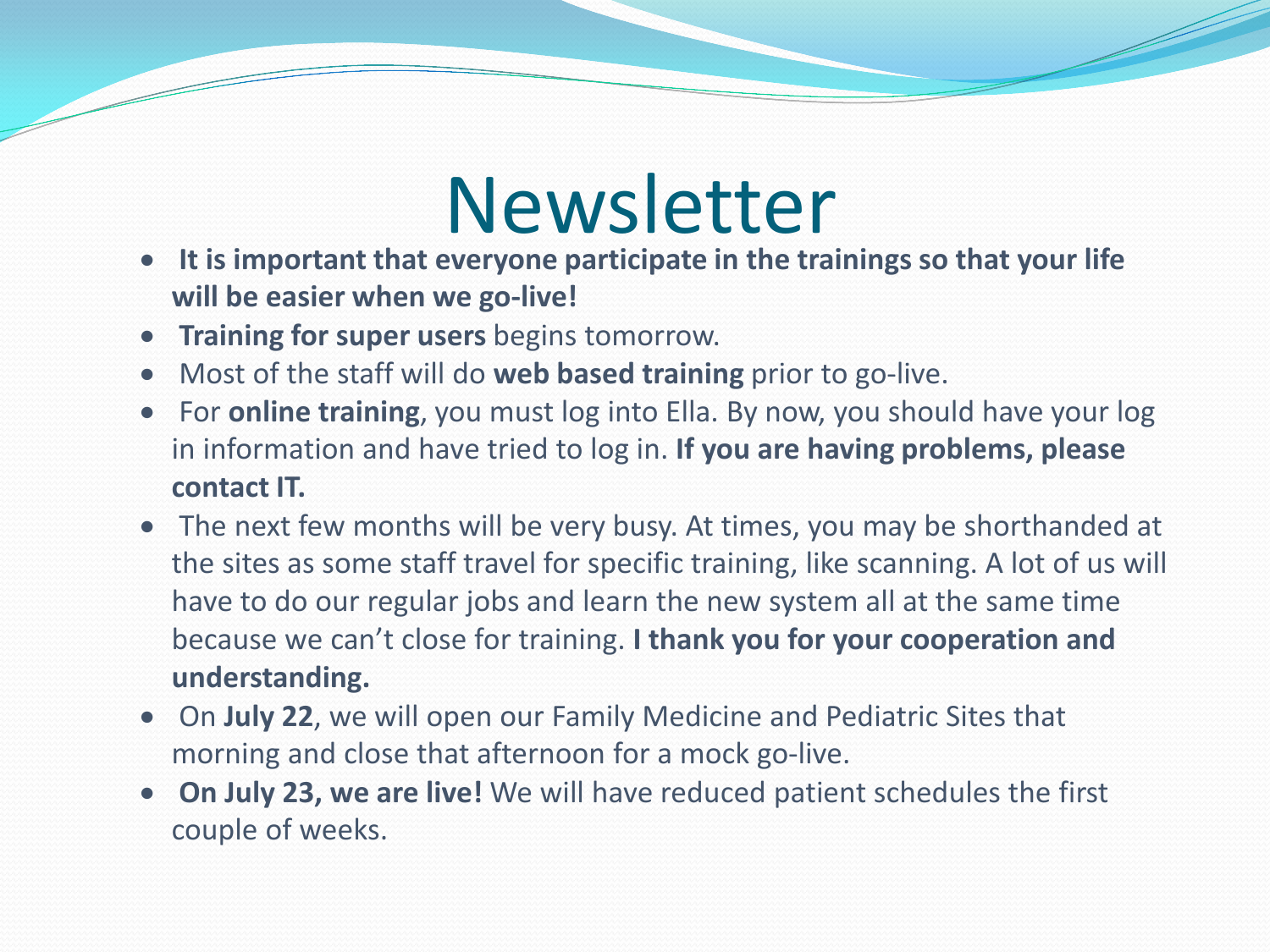# Overall, we are doing great!!!